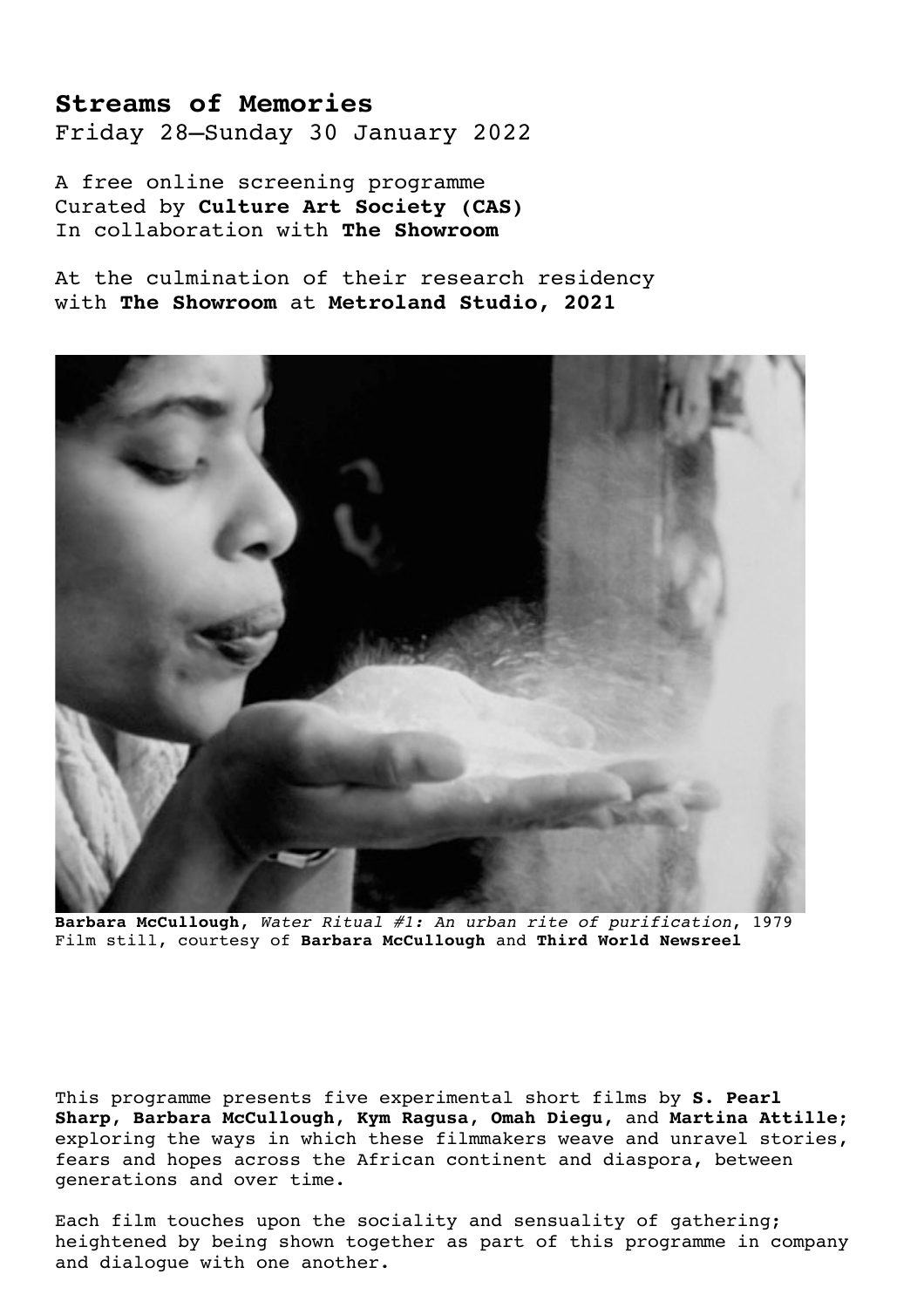**Schedule - 65 minutes**

**Introductions: Lily Hall**, Curator, **The Showroom** and **Awa Konaté**, Curator & Founder, **CAS**

- 1. **S. Pearl Sharp**, *Back Inside Herself*, 1984, 4 minutes
- 2. **Barbara McCullough**, *Water Ritual #1: An urban rite of purification*, 1979, 6 minutes
- 3. **Kym Ragusa**, *Demarcations*, 1992, 5 minutes
- 4. **Omah Diegu**, *African Women*, U.S.A., 1980, 20 minutes
- 5. **Martina Attille**, *Dreaming Rivers*, 1988, 30 minutes

**S. Pearl Sharp**'s film *Back Inside Herself*, 1984 is a visual poem on selfinvention; and shows a Black woman finding her own sense of self while rejecting white hegemonic societal expectations of who she should be and how she should behave.

**Barbara McCullough** extends the poetics of cinema in *Water Ritual #1: An urban rite of purification*, 1979, to enact the spiritual and psychological journey of a Black woman as she (re)connects with the African continent and the Caribbean on a cosmological level.

A different sense of wandering and wondering is conveyed in **Kym Ragusa**'s *Demarcations*, 1992, through mediations on how the trauma of rape leaves its inflictions on the body yet does not determine selfidentity.

*African Women, U.S.A.*, 1980, by **Omah Diegu** further explores misogynoir and transnational complexities by addressing family, labour and gender power relations.

*Dreaming Rivers*, 1988, by **Martina Attille** reflects and recalls the ghosts of love, loss and kinship.

Together these short films pull, release and upsurge the histories, experiences and lives of Black women. Rather than merely presenting how they are viewed, particularly by the white gaze, these films - or memories - intervene in dominant Western cinematic aesthetics and redirect vision towards how Black women themselves view the structures, relations and intimacies of their lives. These five filmmakers look at the camera not for recognition, but to confront and impose their looking onto and against the camera.

It is this ambivalence to visibility and wildness to capture that led **CAS** to accompany the screening programme with the essay *Why Black Cinema?*, 1987, by the late poet and social activist **Toni Cade Bambara**. This text and the film programme will be discussed in an accompanying reading group which is being held at The Showroom on Saturday 29 January 2022. The reading group extends CAS's on-going work towards exploring and hosting discussion framed by the intersectional relations between contemporary art practice and literary theory.

\*\*Please note that the films *Demarcations*, 1992, and *African Woman, U.S.A.*, 1980, contain references to rape, and so viewer discretion is advised.